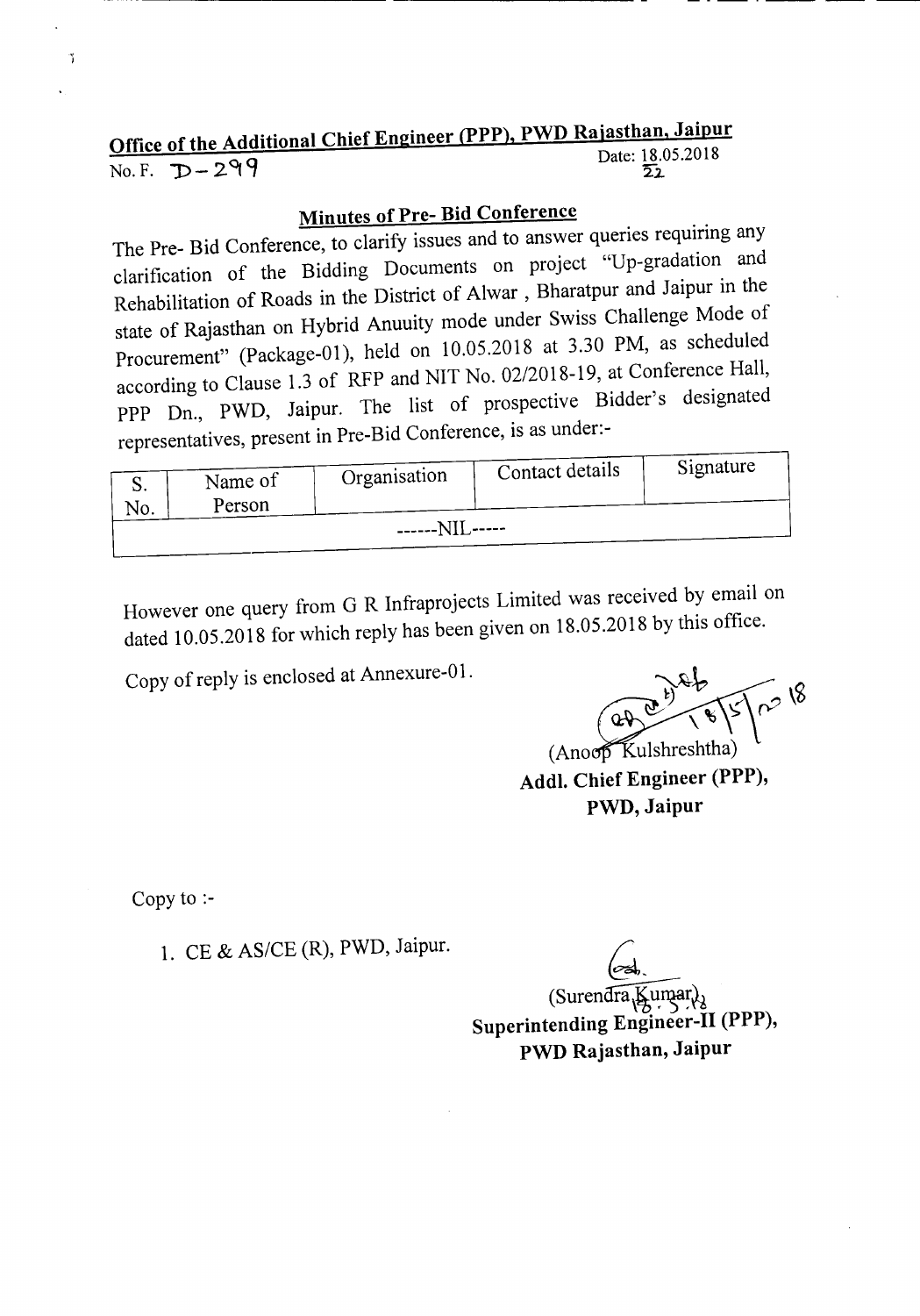Replies to the queries raised on Request for Proposal CRFP) for upgrading and rehabilitation of roads in the districts of Alwar & Bharatpur in the state of Rajasthan (package 1) on Hybrid Annuity Model under Swiss Challenge Method of Procurement

-,

l,

 $\bar{z}$ 

| S.No.          | <b>Clause</b>                                      | Query/Request for additional<br>information from the Authority                                                                                                                                                                                                                                  | <b>Reply</b>                                                                                                                                                                                                                         |
|----------------|----------------------------------------------------|-------------------------------------------------------------------------------------------------------------------------------------------------------------------------------------------------------------------------------------------------------------------------------------------------|--------------------------------------------------------------------------------------------------------------------------------------------------------------------------------------------------------------------------------------|
| $\mathbf{1}$   | <b>Existing Pavement Crust</b>                     | The Authority is requested to kindly<br>provide the existing pavement crust<br>for the existing project section<br>length.                                                                                                                                                                      | Since the project is on DBFOT<br>pattern, pavement crust investigation<br>works to be carried by the bidders.<br>However DPR may be referred for                                                                                     |
| $\overline{2}$ | Feasibility Report<br>(Detailed Project<br>Report) | Kindly provide us the Feasibility<br>Reports of the Project                                                                                                                                                                                                                                     | guidance.<br>May be downloaded from the PWD<br>website <i>i.e.</i><br>www.pwd.rajasthan.gov.in                                                                                                                                       |
| $\overline{3}$ | Geotechnical Report                                | Kindly provide us the geotechnical<br>investigation report of the project.                                                                                                                                                                                                                      | Since the project is on DBFOT<br>pattern, geotechnical investigation to<br>be carried by the bidders.                                                                                                                                |
| $\overline{4}$ | General                                            | Kindly provide us the GADs<br>prepared for the structures for<br>reference purpose.                                                                                                                                                                                                             | Please refer Detailed Project Report<br>(DPR) regarding existing structures.                                                                                                                                                         |
| 5              | Structure design                                   | Since the Project is on DBFOT, we<br>presume that the Concessionaire<br>shall be allowed to submit their own<br>designs for all the proposed project<br>structures based on individual<br>assessments, by any suitable method<br>within codal provisions and<br>specifications. Kindly clarify. | Since the project is on DBFOT<br>pattern, therefore Concessionaire has<br>to prepare and submit own design and<br>drawing as per scope of work<br>prescribed in Schedule B, with<br>confirmation to specifications in<br>Schedule D. |
| 6              | Encroachment Details                               | Kindly provide the encroachment<br>details for project road.                                                                                                                                                                                                                                    | Refer clause 10.3.1 of the DCA                                                                                                                                                                                                       |
| $\tau$         | Excise exemption for the<br>ImportedMachinery      | Please clarify whether the excise<br>exemption shall be granted to the<br>concessionaire or not.                                                                                                                                                                                                | As per applicable laws/Rules                                                                                                                                                                                                         |
| 8              | Time Extension                                     | Considering very short time<br>available for costing and estimation<br>it is not permissible to conduct any<br>Site investigation, Hence please<br>extend the dates suitably to conduct<br>minimum required investigations for<br>the bidding purpose.                                          | Bid Due Date (BDD) is under<br>consideration for extension.                                                                                                                                                                          |
| 9              | Status of Environmental<br>Clearance               | What is the status of Environmental<br>Clearance?                                                                                                                                                                                                                                               | Not required                                                                                                                                                                                                                         |
| 10             | Forest Land & Clearance                            | Kindly clarify whether any part of<br>the Project Highway or any Project<br>Facilities comes under the Forest<br>Department / Wildlife Centaury/<br>Reserved Forest/Protected Forest                                                                                                            | No part of Project highways or any<br>project facilities fall under the Forest<br>Department/ Wildlife Centaury/<br>Reserved Forest/ Protected Forest.                                                                               |

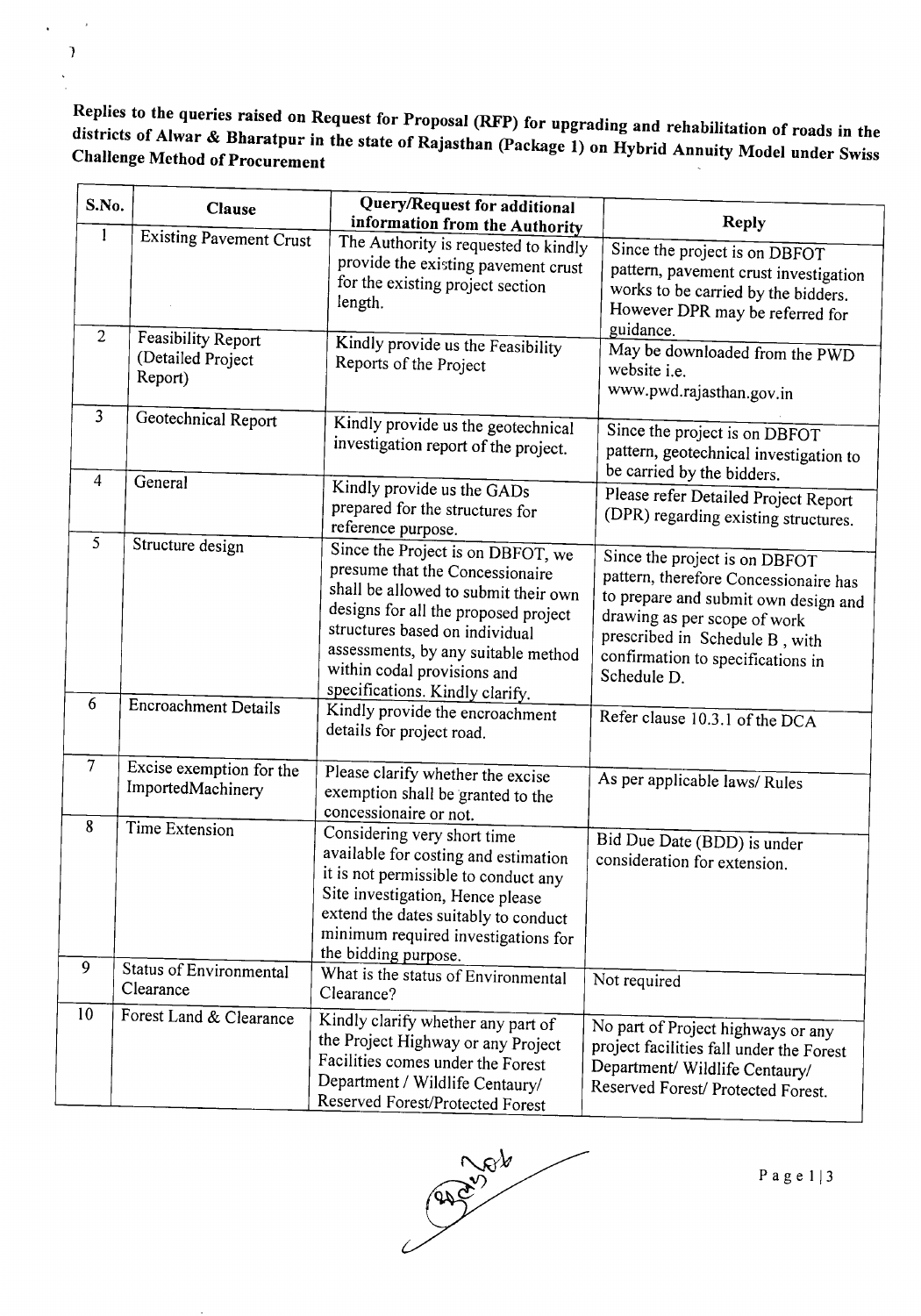| S.No. | <b>Clause</b>                                                                                                                                                                               | Query/Request for additional<br>information from the Authority                                               | <b>Reply</b>     |
|-------|---------------------------------------------------------------------------------------------------------------------------------------------------------------------------------------------|--------------------------------------------------------------------------------------------------------------|------------------|
|       | Project Cost).<br>* Payment of Annuity<br>over the operation period<br>of 15 (fifteen) years.<br>* Interest Payment on<br>annuity amount.<br>* Payment of Operation<br>and Maintenance Cost |                                                                                                              |                  |
| 18    | Clause No. $10.3.4$<br>Damages for non-<br>availability<br>of ROW                                                                                                                           | Damages payable by the Authority at<br>Rs 1 per 10 sqm is extremely low.<br>Kindly revise the same.          | No change        |
| 19    | Pavement thickness for<br>Main Carriageway,<br>Service Road, Truck<br>Laybye, Bus-bay, etc.                                                                                                 | Can Contractor adopt alternate<br>pavement technique as per IRC<br>specification/ manual?<br>Please clarify. | As per Schedules |

 $\chi^2_{\rm{max}}$  $\ddot{\phantom{0}}$ 

 $\frac{1}{2}$ 

Alcohol